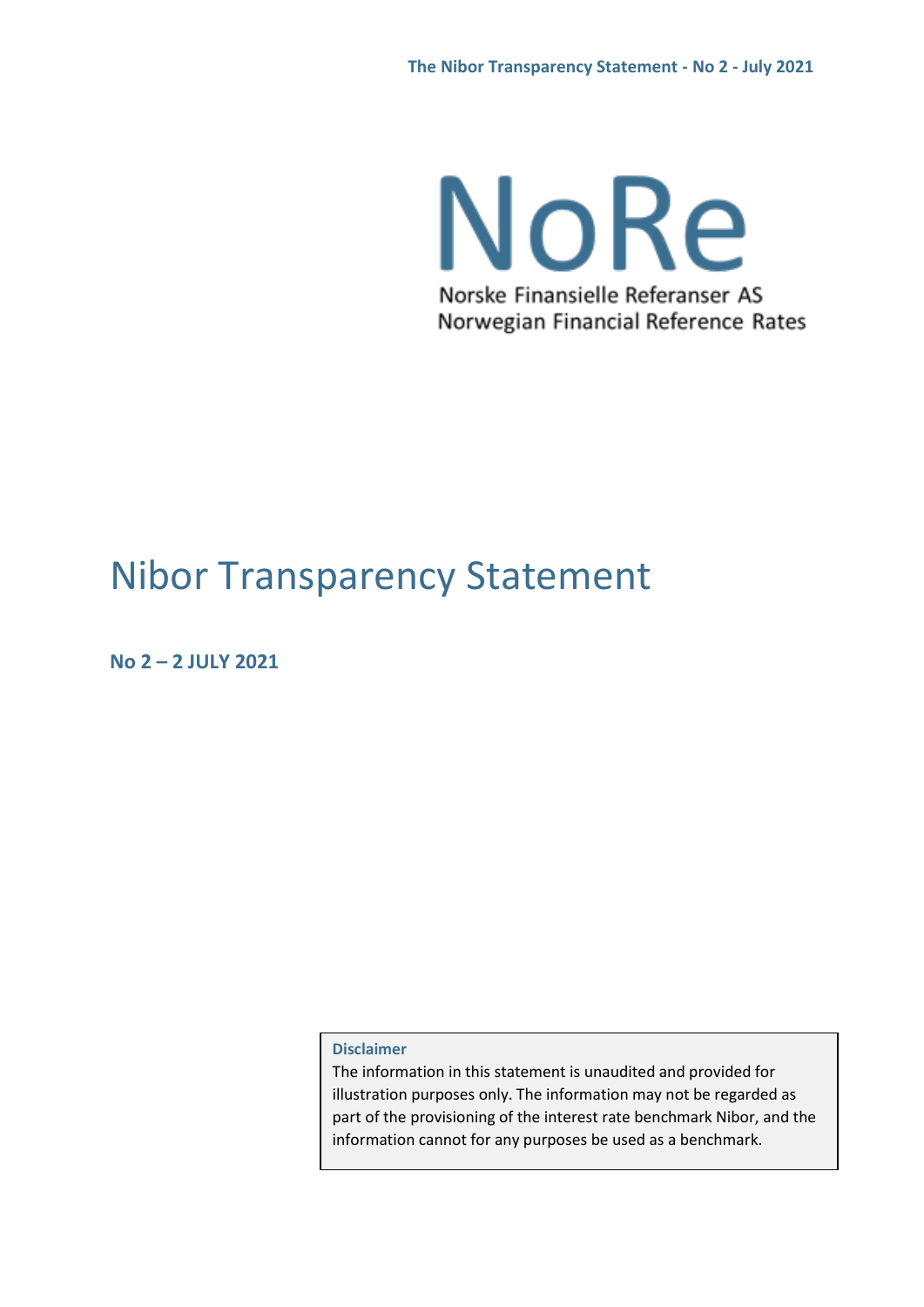

# Nibor Transparency Statement

*Published 02.07.2021.*

*The Nibor Transparency Statement has been introduced with the purpose to provide users of Nibor with information about the data the fixings of Nibor have been based on. The statement includes the Nibor Transparency model for the Nibor three months tenor, the tenor most widely used as interest rate reference in Norwegian kroner. The model illustrates how various individual factors have contributed to the observed development in Nibor.* 

*The Nibor Transparency Statement was for the first time published in May 2021 and is to be updated about four times a year.*

#### Nibor

Nibor is derived from "Norwegian Interbank Offered Rate" and is a collective term for Norwegian money market interest rates with maturities of one week, one month, two months, three months, and six months. Nibor is intended to reflect the interest rate level a bank requires for unsecured money market lending in Norwegian kroner (NOK) to another bank.

Nibor is based on contributions of input data from a panel of six banks. When determining its submissions, the individual bank shall follow the Nibor "waterfall methodology" priority of use of input data (see explanation in box below).

Norske Finansielle Referanser AS (NoRe) is the administrator for Nibor. Nibor is calculated and distributed by Global Rate Set Systems (GRSS), which also acts as licensing agent for Nibor.

#### **Brief introduction to the Nibor calculation methodology**

The Nibor Panel Banks must be active in the market in which the redistribution of NOK liquidity takes place – in the relevant maturities and throughout the market's trading hours – and have been active for a period of at least three months. The panel banks are also required to quote committing sales prices on Certificates of Deposits (CDs) or Commercial Papers (CPs) denominated in NOK, for the maturities 1, 2, 3 and 6 months. Minimum sales commitment is NOK 100 million for all maturities.

When determining its submissions, the individual bank shall follow the Nibor "waterfall methodology" priority of use of input data, summarized as follows:

- a. The bank's own interbank lending transactions concluded with leading banks in the Norwegian Money Market with a minimum value of NOK 100 million at the same day as the Fixing. If none;
- b. the bank's own borrowing transactions concluded from sales of CDs or CPs denominated in NOK with a minimum value of NOK 100 million at the same day as the fixing. If none;
- c. the bank's committed price quotes on CDs or CPs denominated in NOK and expert judgements based on the bank's weighted funding costs in USD and EUR, preferable prices from actual transactions. With exception for the one-week tenor, committed price quotes on CDs and CPs shall be given at least 50 percent weight in the calculations.

A spread shall be added to calculated borrowing rates, so that the submissions reflects the interest rates that the bank would charge for unsecured lending.

Nibor is fixed/calculated as trimmed averages of the interest rates submitted by the panel banks, where the lowest and the highest rates submitted are omitted. For more information about Nibor please refer to the [Nibor Benchmark Statement](https://www.referanserenter.no/wp-content/uploads/2020/10/0-2-Nibor-Benchmark-Statement-V1.0.pdf) and the [Nibor Framework](https://www.referanserenter.no/nibor-framework/) published on [NoRe's website](https://www.referanserenter.no/).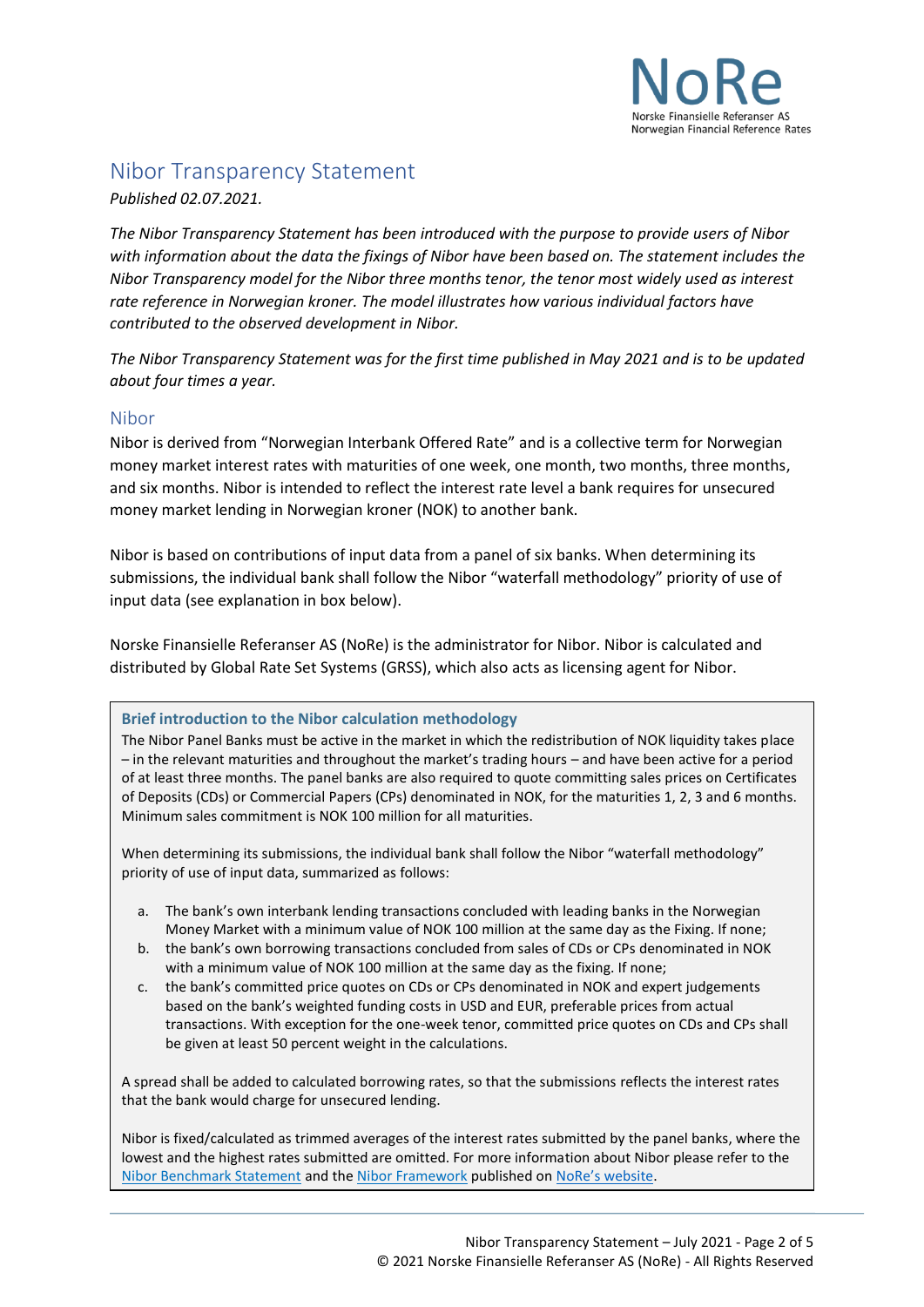

## Background data for the banks' Nibor submissions

As support for NoRe's control activity the Nibor Panel banks provide NoRe with background information on their submissions. The information required depends on which level in the waterfall methodology the submissions have been based on. For transaction data submission (level a og b) information is to be provided about the relevant transactions, including whether or not interpolation or transactions with deviating maturity have been used. For non-transaction-based submissions (level c) the banks provide information about CD/CP quotes, foreign funding interest rates, foreign exchange spot and term rates and the weights applied for each component in the calculations. For level b and c submissions the banks also provide information on the spreads used for transforming borrowing rates into offered/lending rates.

#### **The underlying market**

The Norwegian money market is characterised by liquidity, in terms of volume, being redistributed between the major market participants by using the currency swap market. This has been the situation all the time since the liberalisation of the credit markets in the 1980s. The use of currency swaps reflects the characteristics of the small open Norwegian economy, with relatively large international engagements connected to trade in raw materials and shipping. In later years, after the Financial Crisis, the use of unsecured interbank market lending in Norwegian kroner has contracted even more, in line with the developments observed internationally.

#### Nibor input data

The lack of unsecured NOK-denominated interbank market transactions in the Norwegian interbank market implies that the submissions to Nibor with few exemptions are of type c. Table 1 below show statistics on the types of submissions received since the reporting of background data was introduced in April 2020.

| Period          | Number of     | Number of | Number of submissions |         |         |         |
|-----------------|---------------|-----------|-----------------------|---------|---------|---------|
|                 | business days | fixings   | Total                 | Level a | Level b | Level c |
| 01.04.-30.06.20 | 59            | 295       | 1770                  | 0       | 0       | 1770    |
| 01.07.-30.09.20 | 66            | 330       | 1980                  | 0       | 0       | 1980    |
| 01.10.-31.12.20 | 64            | 320       | 1920                  | 0       |         | 1919    |
| 01.01.-31.03.21 | 63            | 315       | 1890                  | 0       |         | 1889    |
| 01.04.-31.05.21 | 37            | 185       | 1110                  | 0       | 0       | 1110    |

## The Nibor Transparency model

Since Nibor, with few exemptions, are based on level c submissions, the different underlying input data received from the banks on their input data to level c submissions may be used to illustrate how separate factors have contributed in the calculation of Nibor. The Nibor Transparency model calculates a Norwegian Krone Offered Rate applying the same methodology as the Nibor Panel Banks use to calculate their submissions of level c on averages of the data and weights reported by the banks. This illustrative derived rate is called "D-NOR". For more explanation see separate box.

Nibor is calculated as a mean of Nibor submissions omitting the lowest and highest submission. This trimmed mean is normally not very different from a simple average of all contributions. Nibor, average of submissions and D-NOR is shown for the Nibor 3-month tenor in Chart 1 on the next page.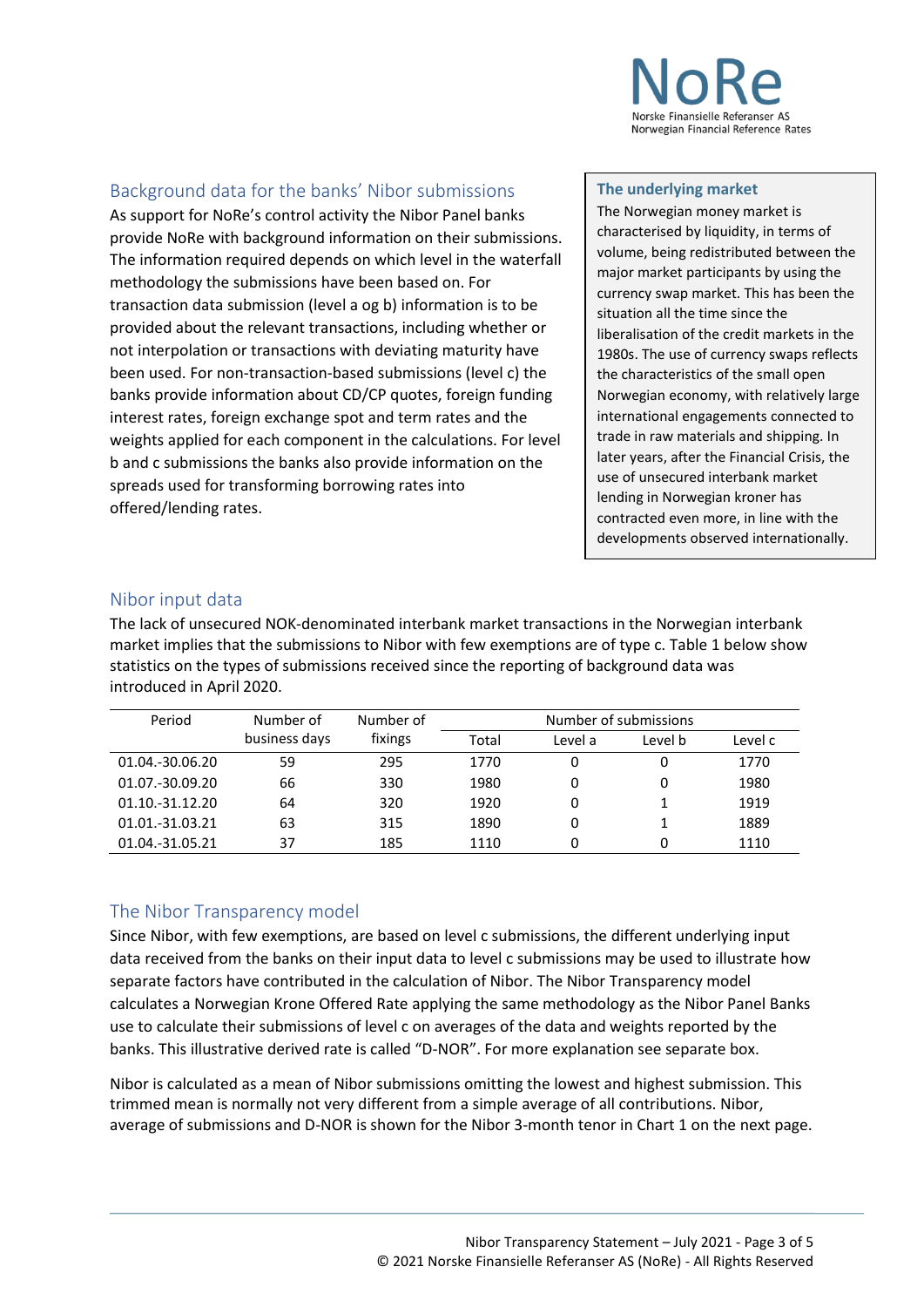



**Chart 1. 3-month Nibor, average of submissions and D-NOR. Percent**

The Transparency Model calculations are presented for the Nibor 3-month tenor in Chart 2. D-NOR and the corresponding Nibor fixing values are shown as lines. The underlying components are shown as stacked columns.



**Chart 2. 3-month D-NOR and underlying components. Percent.**

R\*: Foreign lending costs, Term: Term premia from the foreign exchange marked

As the chart show, the fall in the 3-month Nibor level since the start of 2021 can be explained by falling funding costs. There has been a reduction in the NOK term premia component (black area) and somewhat lower foreign interest rates (green area). The CP-component (blue area) show the same development. The average bid/ask spread (yellow area) has remained stable, somewhat below 20 bp. The different factor weights have also been stable so far in 2021.